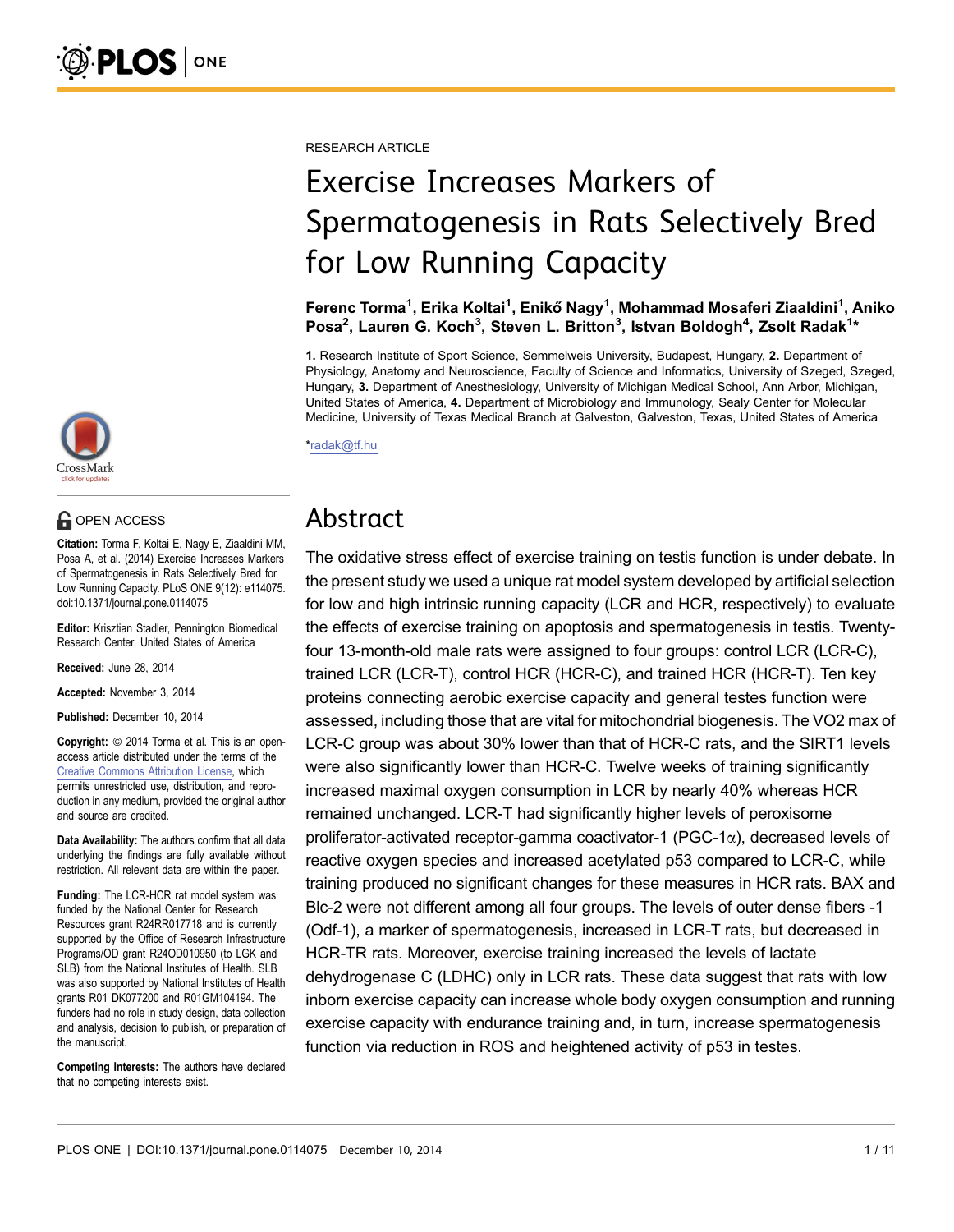# Introduction

There is accumulating evidence that a sedentary lifestyle can adversely affect spermatogenesis in the testis  $[1, 2]$  $[1, 2]$ . However, data on the effects of exercise on testosterone and spermatogenesis are diverse. For example, reports show long term endurance exercise training can decrease the production of testosterone [\[3\]](#page-8-0), which in turn, could associate with a decrease in spermatogenesis  $[4, 5]$ . Indeed, the testosterone levels of endurance trained athletes can be 30–40% lower than those of age matched controls [\[6\].](#page-8-0) Studies using animal models show that swimming 3 h per day, which is considered intensive exercise, results in testicular gametogenic and steroidogenic disorders and increased oxidative stress in rats [\[7\]](#page-8-0). On the other hand, lifelong voluntary wheel running decreased the accumulation of oxidative damage and attenuated the age-associated decrease in spermatogenesis in testes of mice [\[4\]](#page-8-0).

Seven mammalian homologs of silent information regulator (SIRTs 1–7) proteins belong to a family of evolutionarily conserved NAD<sup>+</sup>-dependent enzymes with deacetylase and/or mono-ADP ribosyltransferase activity [\[8\].](#page-8-0) Sirtuins are implicated in diverse cellular processes including the regulation of apoptosis by the deacetylation of p53 [\[9\]](#page-8-0) followed by down-stream regulation of Bax [\[10\]](#page-9-0). Besides the role in apoptosis, SIRT1 has an anti-inflammatory role in testis, which could influence spermatogenesis [\[11\].](#page-9-0) It has been shown that the absence of SIRT1 significantly attenuates spermatogenesis in mice [\[12\]](#page-9-0), which suggests that SIRT1-mediated pathways are important to the physiology of testis. In previous work we showed that physical exercise readily alters the activity of SIRT1 and the content of SIRT3, SIRT4 and SIRT6 in various tissues [\[8\].](#page-8-0) Hence, it cannot be ruled out that the sirtuin level, which is altered by regular exercise in testis, could impact spermatogenesis.

Aerobic capacity can be divided into two components: an inborn aerobic capacity that occurs in the non-trained or sedentary condition and an adaptational capacity acquired in response to exercise training, An experimental animal model was created, based on the intrinsic (i.e. not trained) running capacity for rats [\[13\]](#page-9-0). Starting with the genetically heterogeneous rat population (N/NIH) as founders, rat lines of low capacity runners (LCR) and high capacity runners (HCR) were developed by artificial selective breeding. Besides the expected wide differential for running capacity (8-fold), the LCR rats have shorter life-spans, demonstrate increased risk for metabolic syndrome, obesity, and oxidative stress. [\[14,](#page-9-0) [15,](#page-9-0) [16\]](#page-9-0) This model permits the study of the effects of different inherent levels of aerobic capacity and the effects of physical training on the levels of oxidative stress, apoptosis, and markers of spermatogenesis in the testis. It was hypothesized that high intrinsic running capacity and increased exercise capacity from physical training would beneficially affect apoptosis and spermatogenesis.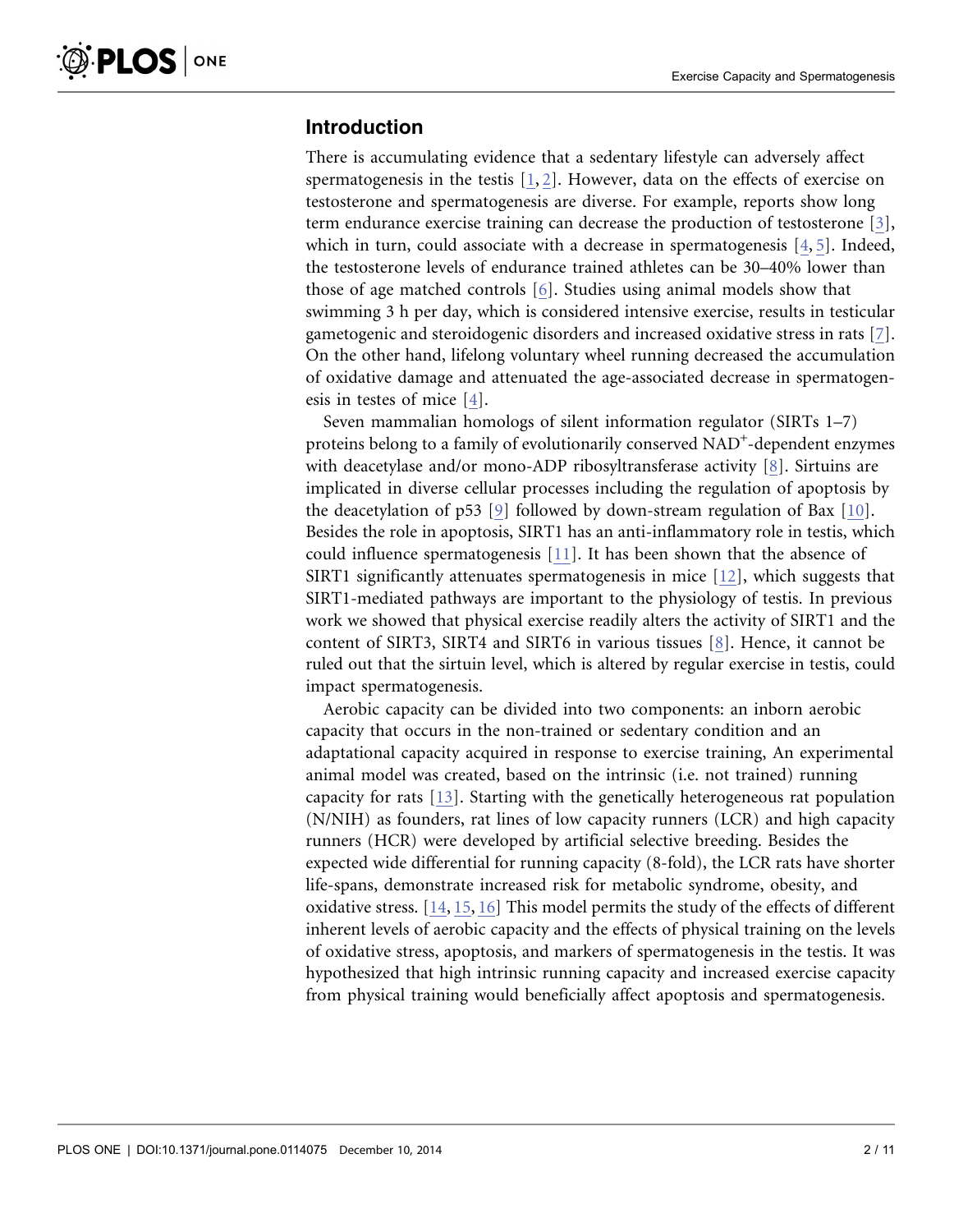# Materials and Methods

#### Animals

Selectively bred rat strains differing in intrinsic aerobic capacity – low capacity runners (LCR) and high capacity runners (HCR) – were used in this study [\[13\]](#page-9-0). Endurance running capacity was assessed on a treadmill and the total distance run during a speed-ramped exercise test was used as a measure of maximal aerobic capacity. Rats with the highest running capacity from each generation were bred to produce the HCR strain and rats with poor running capacity were bred to generate the LCR strain. A subgroup of male rats from generation 22 were phenotyped for intrinsic treadmill running capacity at 11 weeks of age, at the University of Michigan (Ann Arbor, MI, USA), and then shipped via air freight to Semmelweis University (Budapest, Hungary) for further study. Investigations were carried out according to the requirements of The Guiding Principles for Care and Use of Animals, EU, and approved by The Ethics Committee of Semmelweis University.

#### Exercise protocol

Twenty-four LCR and HCR male, 13-month-old rats were assigned to groups as follows: control LCR (LCR-C), trained LCR (LCR-T), control HCR (HCR-C), and trained HCR (HCR-T). Exercised rats (six animals per group) were introduced to treadmill running for three days, and then for the next two weeks the running speed was set to 10 m/min on a 5% incline for 30 min. The maximal oxygen uptake  $(VO<sub>2</sub>max)$  was measured on the treadmill (Columbus Inst. Columbus, Ohio) with a gradually increasing intensity.  $VO<sub>2</sub>$  max was measured for each animal by using three criteria: (i) no change in  $VO<sub>2</sub>$  when speed was increased, (ii) rats could no longer keep their position on the treadmill, and (iii) respiratory quotient  $(RQ=VCO<sub>2</sub>/VO<sub>2</sub>)>1$ . Then, based on the level of VO<sub>2</sub>max, the speed corresponding to  $60\%$  VO<sub>2</sub>max was determined and used for daily training for one hour, five times a week. The  $VO<sub>2</sub>max$  was measured every other week, and running speed was adjusted to maintain  $60\%$  VO<sub>2</sub>max [\[16\]](#page-9-0). The running distance was measured during each  $VO<sub>2</sub>$  max test. The training period lasted for 12 weeks. Animals were sacrificed and the testes were excised and frozen in liquid nitrogen until assayed for the measures described below.

#### ROS measurements

Intracellular oxidant and redox-active iron levels [\[17\]](#page-9-0) were estimated using modifications of the dichloro-dihydrofluorescein-diacetate  $(H_2DCFDA)$  staining method [\[18\].](#page-9-0) The oxidative conversion of stable, non-fluorometric DCF-DA to highly fluorescent 2'7'-dichlorofluoorescein (DCF) was measured in the presence of esterases, as previously reported [\[18\].](#page-9-0) This assay approximates levels of reactive species, such as superoxide radical, hydroxyl radical, and hydrogen peroxide. The method has been widely used in the literature but does have the problem of not being particularly specific, and results can be strongly affected by the release of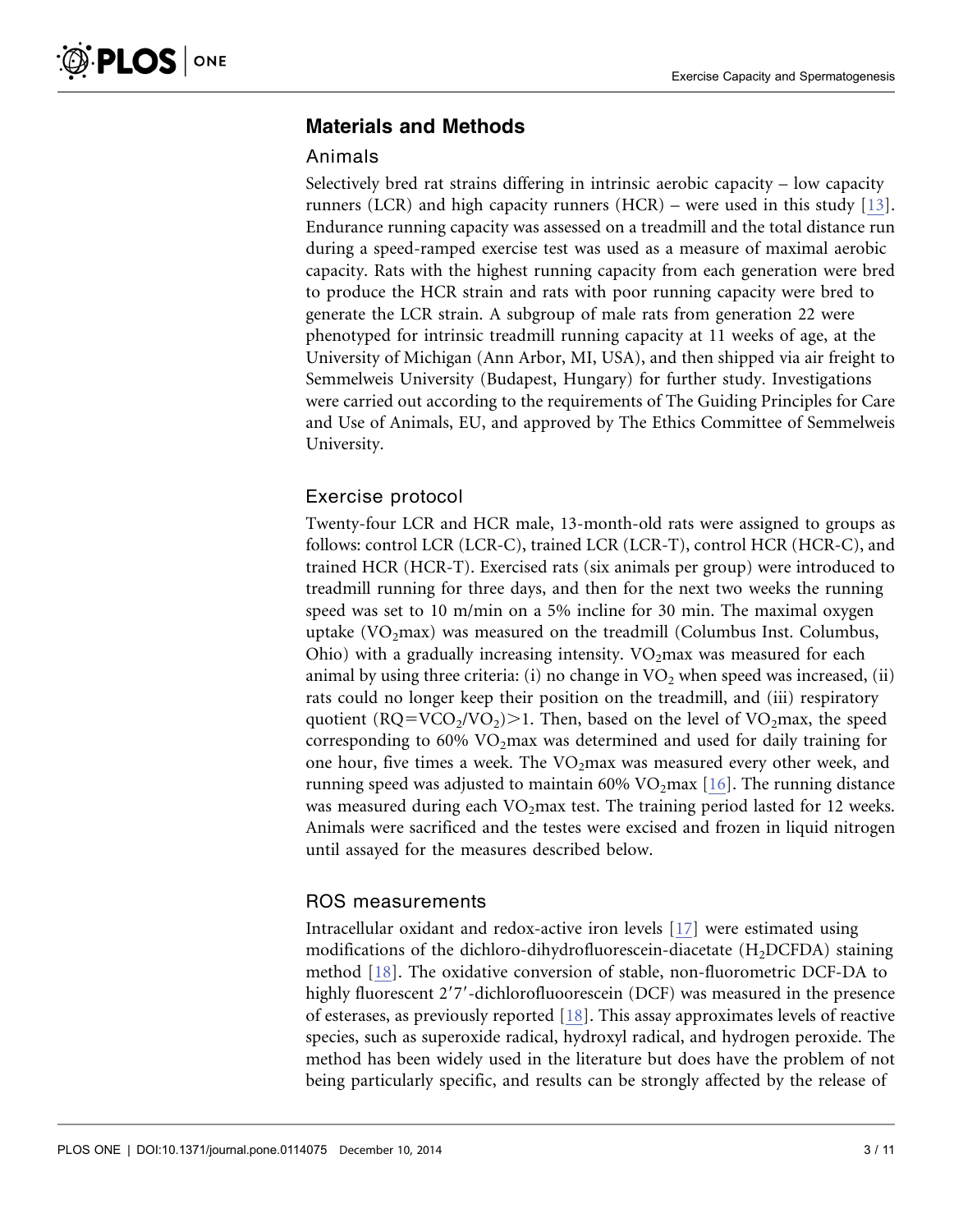labile iron or copper  $[17]$ . Briefly, the H<sub>2</sub>DCFDA (Invitrogen-Molecular Probes #D399) was diluted to a concentration of 12.5 mM in ethanol and kept at  $-80^{\circ}$ C in the dark. The solution was freshly diluted with potassium phosphate buffer to 125 µM before use. For fluorescence reactions, 96-well, black microplates were loaded with potassium phosphate buffer (pH 7.4) to a final concentration of 152  $\mu$ M/well. Then 8  $\mu$ l diluted tissue homogenate and 40  $\mu$ l of 125  $\mu$ M dye were added to achieve a final dye concentration of 25  $\mu$ M. The change in fluorescence intensity was monitored every five minutes for 30 minutes with excitation and emission wavelengths set at 485 nm and 538 nm (Fluoroskan Ascent FL) respectively. Data obtained after 15 min were used for the analysis. The fluorescence intensity unit was normalized to the protein content and expressed in relative unit production per minute. The protein carbonyl measurement was done as described previously [\[19\].](#page-9-0)

#### Western blots

Ten to 50 micrograms of protein were electrophoresed on 8–12% v/v polyacrylamide SDS-PAGE gels. Proteins were electrotransfered onto PVDF membranes. The membranes were subsequently blocked and incubated at room temperature with antibodies (1:500 #sc-13067 Santa Cruz PGC-1 (H-300), 1:2000 #ab110304 Abcam Sirt-1, 1:2000 #sc-99 Santa Cruz p53 (Pab 240), 1:2000 #06– 758 Upstate ac.p53 (Lys 373,382), 1:1000 #sc-33771 Santa Cruz NRF-1 (H-300), 1:500 #sc-30963 Santa Cruz mtTFA (E-16)/TFAM/, 1:1000 #sc-492 Santa Cruz Blc-2 (N-19), 1:1000 #sc-525 Santa Cruz Bax (P-19), 1:1000 #sc-27907 Santa Cruz Odf-1 (G-17), 1:2000 #sc-377305 Santa Cruz LDH-C (H-65), 1: 5000#sc1616 Santa Cruz Actin (I-19). After incubation with primary antibodies, membranes were washed in TBS-Tween-20 and incubated with HRP-conjugated secondary antibodies. After incubation with the secondary antibody, membranes were repeatedly washed. Membranes were incubated with an ECL Plus reagent (RPN 2132, Amersham) and protein bands were visualized on X-ray films. The bands were quantified by ImageJ software (<http://imagej.nih.gov/ij/>) and normalized to beta-actin, which served as an internal control.

#### Statistical analyses

The results were compared with a Kruskal-Wallis analysis of variance (ANOVA) followed by Tukey's post hoc test. Significance levels are reported for  $p<0.05$ .

# **Results**

There was a significant difference in VO2max ([Fig. 1A\)](#page-4-0) and endurance running distance [\(Fig. 1B\)](#page-4-0) between LCR and HCR rats at the beginning of the training program. The twelve-week running program significantly increased VO2max in the LCR strain to levels similar to HCR-C and HCR-T groups but VO2max did not increase in the HCR with training. Endurance running distance increased with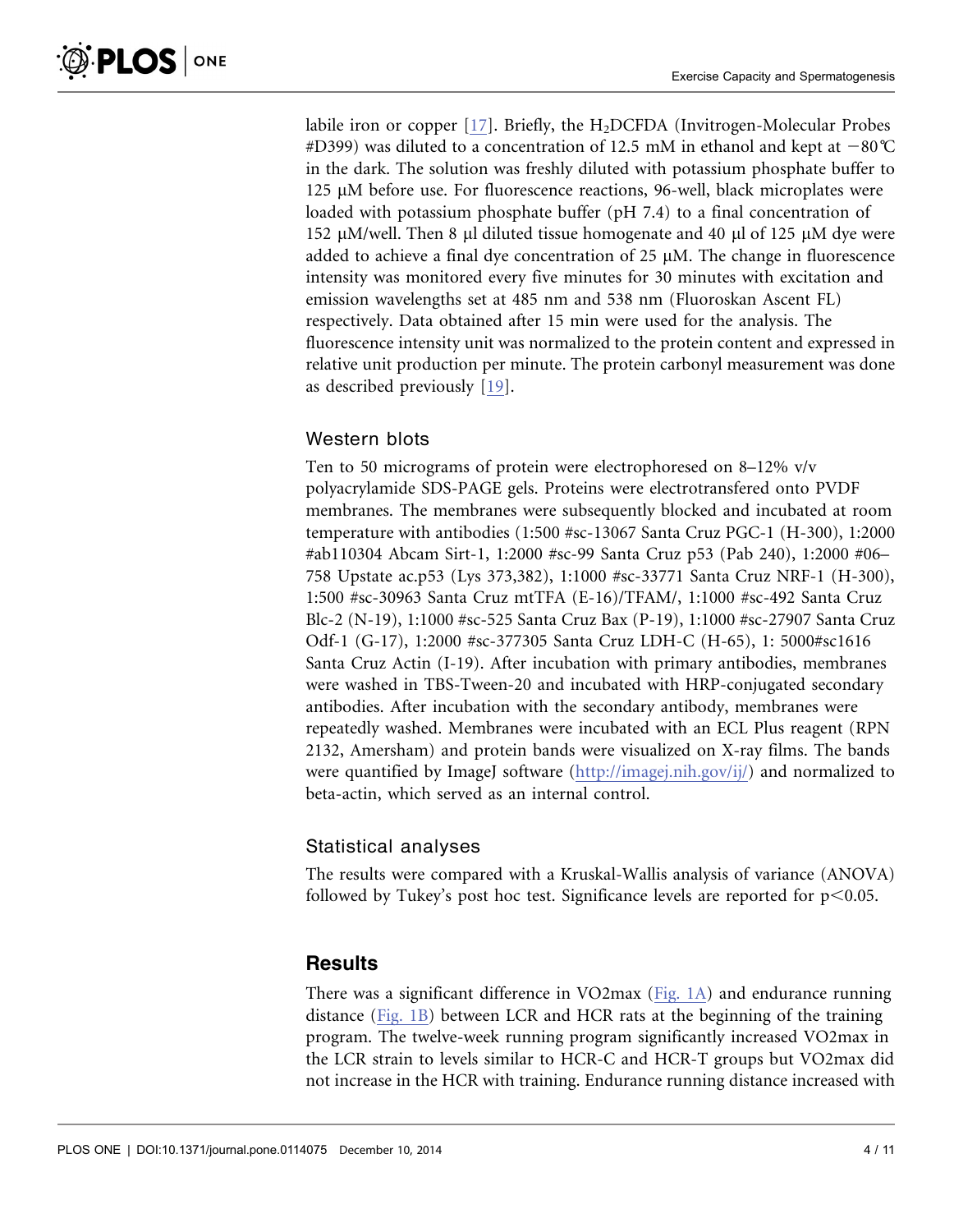

 $\overline{\mathbf{B}}$ 

<span id="page-4-0"></span>

Figure 1. Running distance (A), VO2max (B) of LCR rats. Maximal relative oxygen uptake (VO<sub>2</sub>max; ml/kg/  $min(A)$ , and running distance (m) (B), for low capacity runner (LCR) and high capacity runner rats were measured every second week across a 12 week exercise training period and during the two weeks of treadmill habituation. Control LCR (LCR-C), trained LCR (LCR-T), high capacity control (HCR-C) and trained (HCR-T) groups. Values are means  $\pm$  SD for six animals per group \*Significantly different from control group, +Significantly different from trained group, #Significantly different from the starting value,  $p<0.05$ .

doi:10.1371/journal.pone.0114075.g001

training for both LCR and HCR rats suggesting that the trainability of LCR and HCR rats was similar.

The level of testicular ROS was appraised by fluorescence intensity of H2DCFDA and exercise training decreased the level of ROS only in LCR-T rats compared to HCR-T group [\(Fig. 2](#page-5-0)). SIRT1 levels were significantly higher in HCR-C group compared to the LCR-C group and training decreased the protein content of HCR rats ([Fig. 3A](#page-5-0)).Since SIRT1 can deacetylate PGC-1a, we checked the protein content of this transcriptional co-activator and found PGC-1a increased only in the LCR-T group  $(p<0.05,$  [Fig. 3B](#page-5-0)). The levels of NRF1 were not different for any of the groups [\(Fig. 3C](#page-5-0)). On the other hand, testicular mtTFA levels were decreased only in the HCR-T group [\(Fig. 3D\)](#page-5-0).

Apoptosis factors were evaluated and the ratio of acp53/p53 was measured. p53 increased significantly with training in LCR rats, while a training effect was observed inHCR rats([Fig. 4A\)](#page-6-0). Significant changes in the levels of Bax ([Fig. 4B\)](#page-6-0), and Bcl-2, were not detected. However, in the latter case, training tended to decrease the levels of Bcl-2 in both exercise trained groups ([Fig. 4C\)](#page-6-0). Odf1 proteins were synthesized and assembled in the cytoplasm of elongated spermatid and used as a marker of spermiogenesis [\[20\].](#page-9-0) The Odf1 levels increased significantly with training in the LCR group and decreased in the HCR rats ([Fig. 5A](#page-6-0)). LDHC is a testis specific enzyme and exercise training increased the levels in LCR-T rats [\(Fig. 5B](#page-6-0)).

#### **Discussion**

One of the important findings of this study is that the acetylation level of p53, a tissue specific tumor suppressor that mediates apoptosis, was significantly higher in rats with low intrinsic running capacity after training than rats with high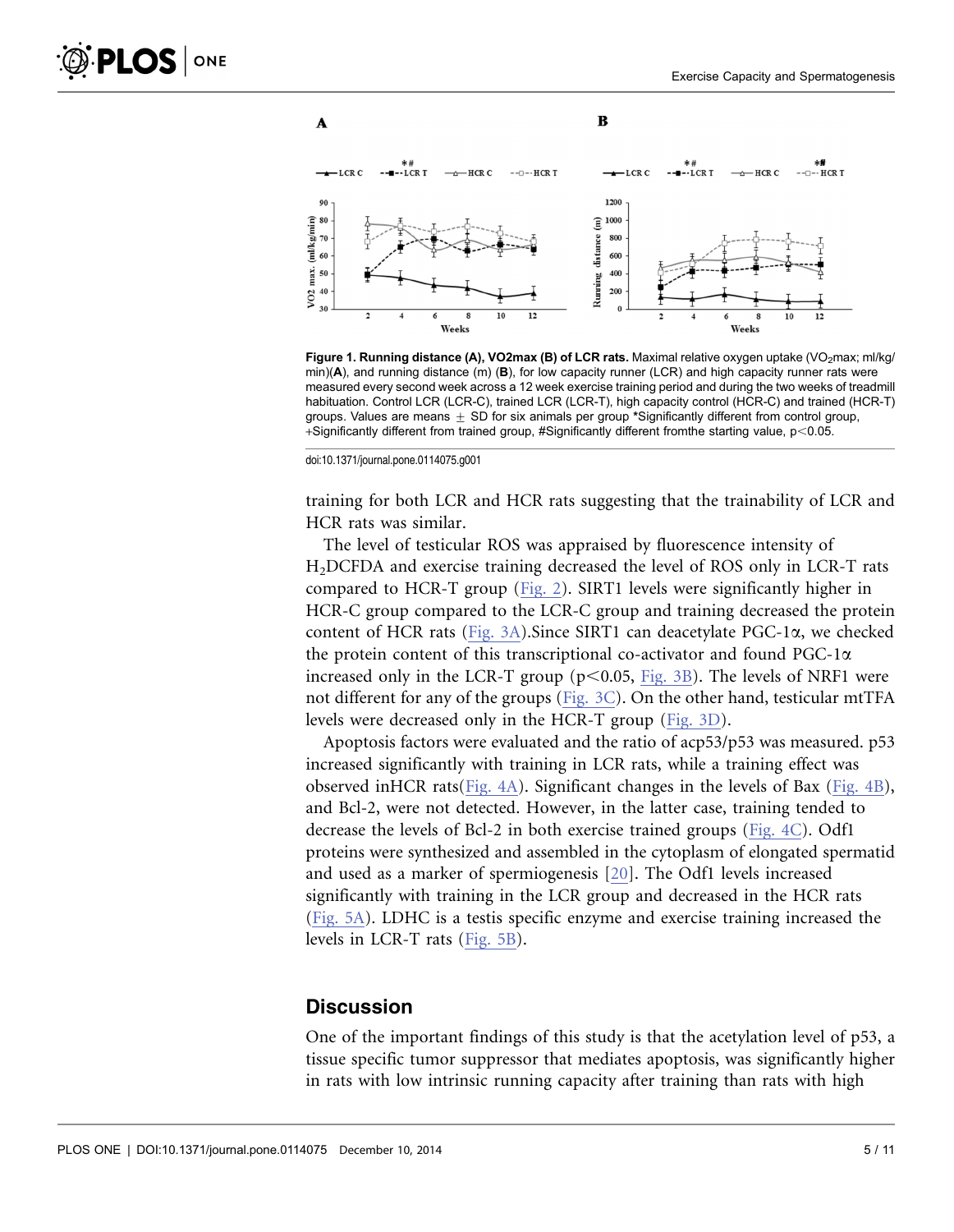<span id="page-5-0"></span>

Figure 2. Oxidative stress markers. Rat gastrocnemius muscle was stained with dichlorodihydrofluoresceindiacetate (H<sub>2</sub>DCFDA) to measure relative steady-state oxidant levels and redoxactive iron release levels (both increase DCF fluorescence) as an estimate of levels of reactive oxygen species (ROS).Control LCR (LCR-C), trained LCR (LCR-T), high capacity control (HCR-C) and trained (HCR-T) groups. Values are means  $\pm$  SD for six animals per group \*Significantly different from control group, +Significantly different from trained group,  $p<0.05$ .

doi:10.1371/journal.pone.0114075.g002



Figure 3. SIRT1 and mitochondrial biogenesis associated factors. SIRT1 levels of HCR-C rats were significantly elevated compared to LCR- C (A). On the other hand the PGC-1a levels were elevated in LCR-T rats compared to LCR-C or HCR-T (B). NRF1 concentration was unchanged (C), while mtTFA levels were attenuated by exercise in HCR-T group compared to HCR-C (D). Control LCR (LCR-C), trained LCR (LCR-T), high capacity control (HCR-C) and trained (HCR-T) groups. Values are means  $\pm$  SD for six animals per group \*Significantly different from control group, +Significantly different from trained group, p<0.05.

doi:10.1371/journal.pone.0114075.g003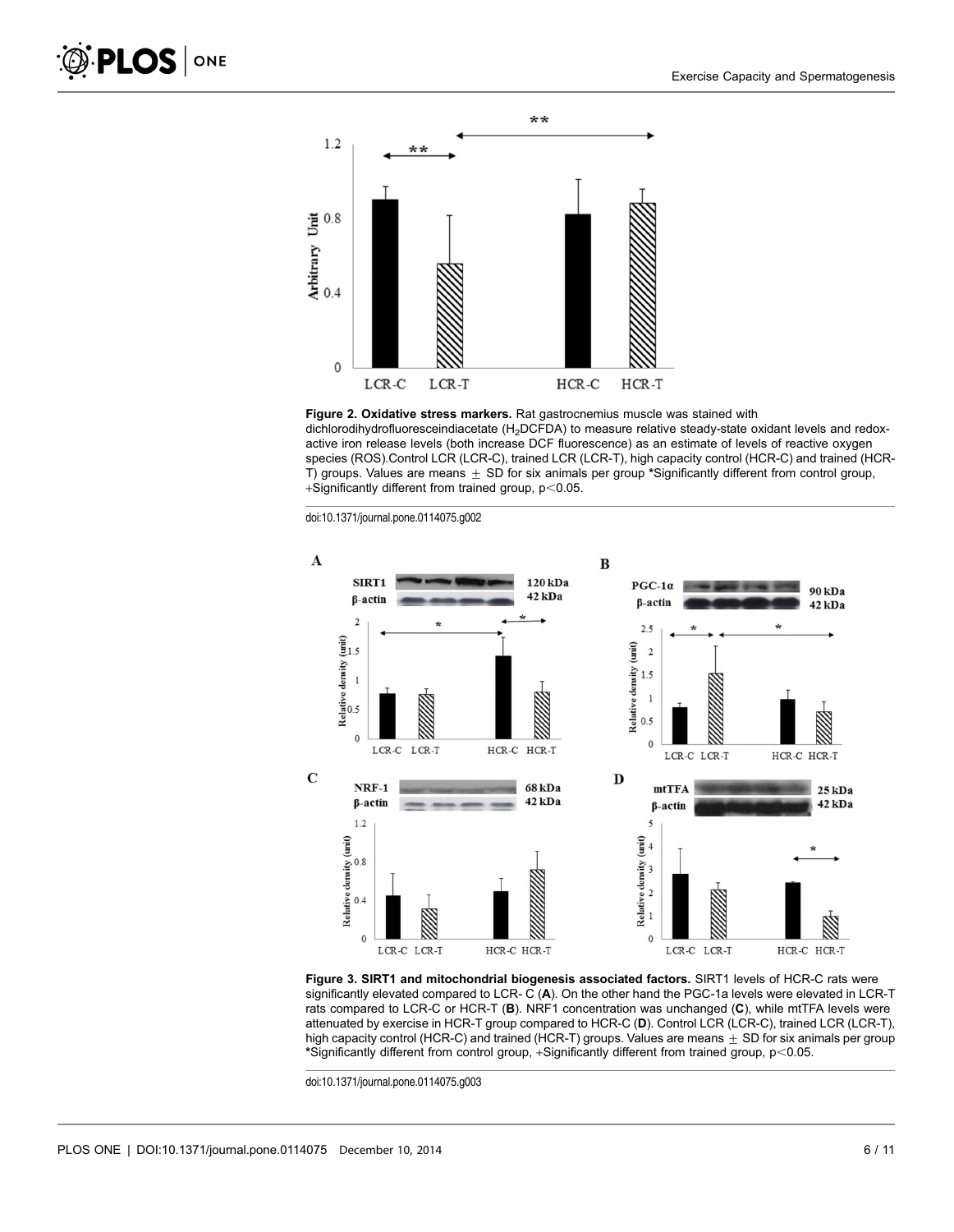<span id="page-6-0"></span>

Figure 4. Apoptosis markers. The ratio of acetylated p53/and total p53 (A) levelsrelated to genetic stability.Bax (B) and Blc-2 (C) were evaluated to assess the levels of apoptosis. Control LCR (LCR-C), trained LCR (LCR-T), high capacity control (HCR-C) and trained (HCR-T) groups. Values are means  $\pm$  SD for six animals per group \*Significantly different from control group, +Significantly different from trained group,  $p<0.05$ .

doi:10.1371/journal.pone.0114075.g004



Figure 5. Markers of spermatogenesis. Outer dense fibers-1 (Odf-1) (A) and lactate dehydrogenase C (B) were detected by immunoblot assay. Control LCR (LCR-C), trained LCR (LCR-T), high capacity control (HCR-C) and trained (HCR-T) groups. Values are means  $\pm$  SD for six animals per group \*Significantly different from control group, +Significantly different from trained group,  $p<0.05$ .

doi:10.1371/journal.pone.0114075.g005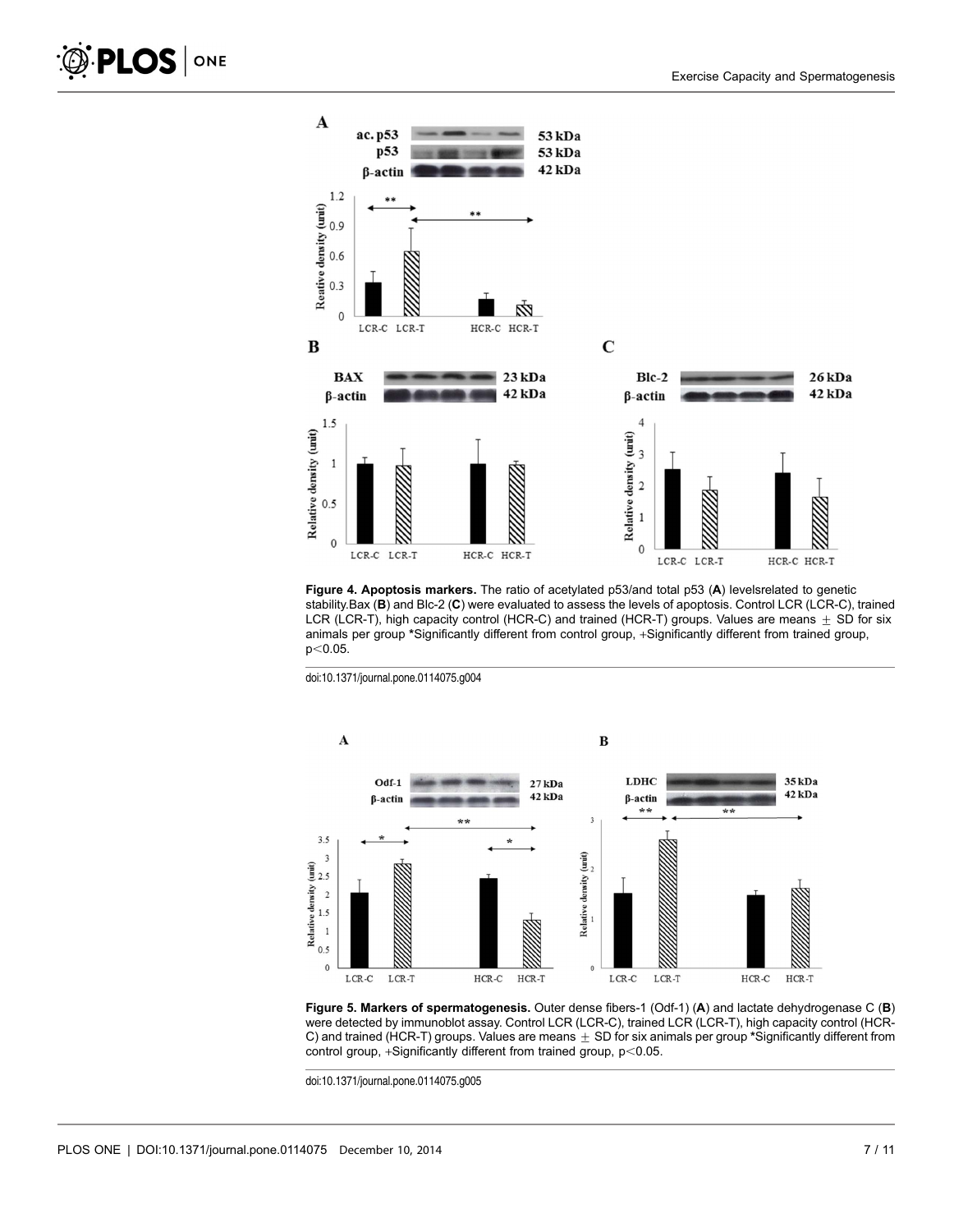intrinsic running capacity. p53 is a potent marker of cancer, with a mutation rate that exceeds 50% in human tumors [\[21\]](#page-9-0). Variations in acetylation of p53 could indicate a differential in modulation of protein stability [\[8\]](#page-8-0) and of transcriptional activity [\[22\]](#page-9-0). Acetylation of K164 seems to be important for p53-associated cell growth arrest, and apoptosis, while deacetylation completely abolishes these effects [\[23\]](#page-9-0). SIRT1 readily deacetylates p53 and acts as a tumor suppressor, because ablation of SIRT1 results in increased genomic instability in mice [\[24\].](#page-9-0) Therefore, low levels of acetylation of p53, as observed in high running capacity rats, could suggest enhanced genetic stability. SIRT1 levels measured the highest in HCR-C rats, which could also help explain the lower levels of acetylated p53 in this group. However, SIRT1 levels decreased in the HCR-T group, which suggests that the activity of the enzyme could be increased by exercise training as has been shown in skeletal muscle of HCR rats [\[25\]](#page-9-0), but not in LCR rats [\[16\].](#page-9-0)

p53 protein can regulate apoptosis through Bcl-2 proteins. The Bcl-2 family has pro-and anti-apoptotic roles, BcL-2 itself is a pro-survival protein, while Bax is involved in permeabilization of the mitochondrial outer membrane, causing release of cytochrome c and other apoptotic factors into the cytosol  $[26]$ . Nonetheless, the changes in Bax and Bcl-2 levels were not significant.

PGC-1 $\alpha$  can also be deacetylated by SIRT1 [\[27\].](#page-9-0) However, currently there are conflicting data on the involvement of SIRT1 in the activation of  $PGC-1\alpha$ . Some reports, [\[28\]](#page-9-0) including a recent paper from Holloszy's group suggest that deacetylation of PGC-1 $\alpha$  is inhibiting this transcription factor [\[29\]](#page-9-0), while others indicate that SIRT1-mediated deacetylation activates PGC-1 $\alpha$  [\[30,](#page-9-0) [31,](#page-9-0) [32\]](#page-9-0). It was not necessarily the purpose of the present study to evaluate the interaction between SIRT1 and PGC-1 $\alpha$ . However, the changes in protein levels of SIRT1 and PGC-1a were apparently independent.

mtTFA and NRF1 are important transcription factors for mitochondrial biogenesis downstream of  $PGC-1\alpha$ . The present data do not indicate that exercise training increases the contents of these transcription factors. In fact, the levels of mtTFA decreased with exercise training in the HCR-T group.

Odf-1 are located in the sperm tail and provide an elastic recoil of the tail, which appears to be important for mobility and protection against shear stress [\[33\].](#page-10-0) The levels of spermatogenesis, measured by the content of Odf-1 protein [\[20,](#page-9-0) [34](#page-10-0)[\]](#page-9-0), were assessed and exercise training increased the levels of Odf-1 in LCR rats, but to decreasethem in HCR rats. This finding suggests that, in our model, exercise was beneficial for low running capacity animals and increased spermatogenesis, while for high running capacity animals the training impaired spermatogenesis. This finding mimics the bell-shaped dose-response of hormesis [\[35\],](#page-10-0) suggesting dose dependent effects, although this hypothesis needs further verification. Nonetheless, the changes in LDHC levels support the suggestion that LDHC is a testis-specific isozyme discovered in male germ cells critical for fertilization. This appears to be localized in and on the principal piece of the sperm tail [\[36\].](#page-10-0) It has been reported that high levels of chronic exercise training canjeopardize reproductive function in humans [\[36,](#page-10-0) [37\].](#page-10-0) A similar observation was made after 60 weeks of exercise training using a different intensity on 286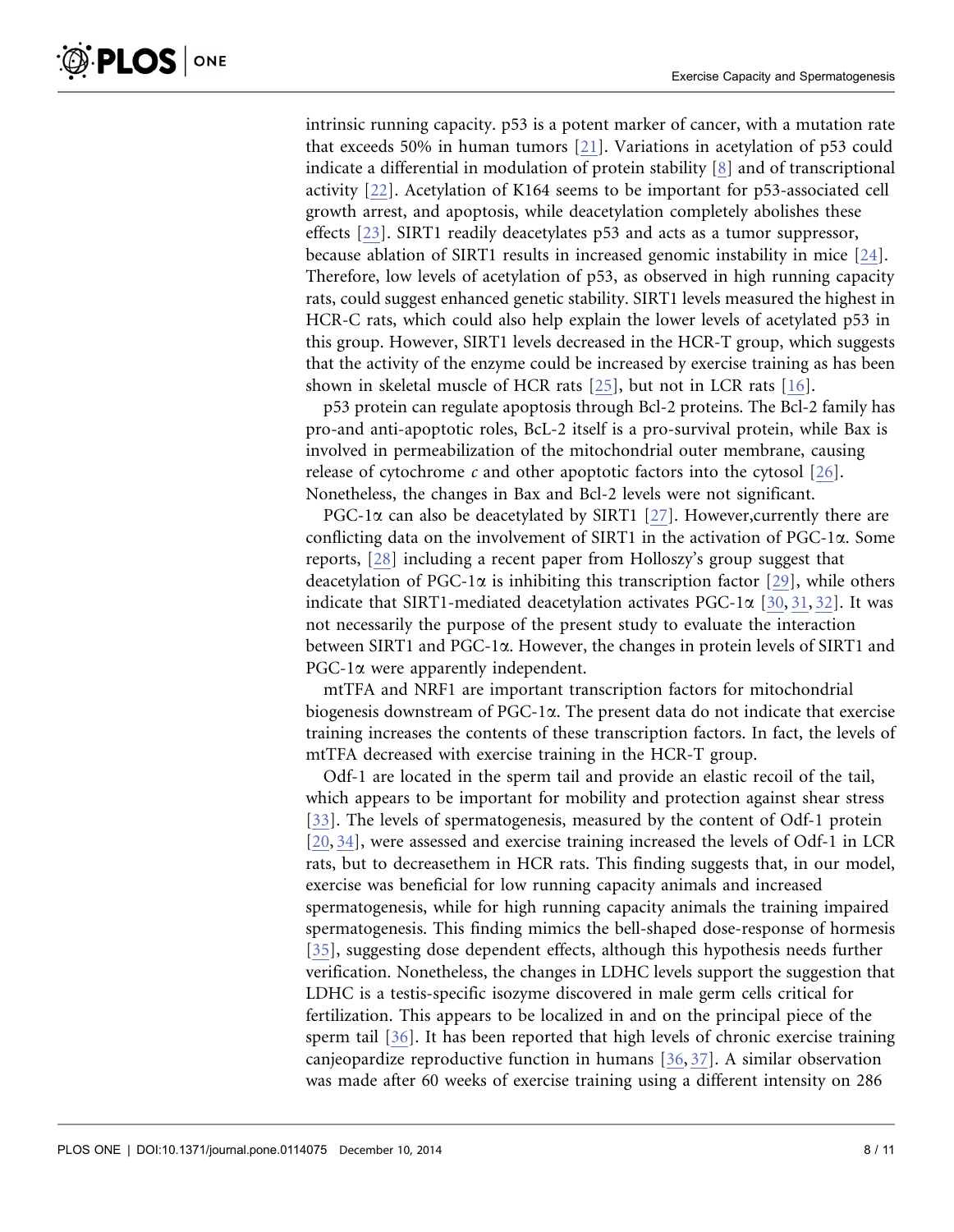<span id="page-8-0"></span>subjects [\[38\],](#page-10-0) suggesting that intensive long term exercise training could have a deleterious effect on reproduction.

#### **Conclusions**

These data suggest that rats with high intrinsic running capacity, through the deacetylation of p53, could have enhanced genetic stability in the testis, which could be beneficial for reproduction. It is suggested that exercise could have a bellshaped dose-response to exercise in terms of spermatogenesis.

#### Acknowledgments

We acknowledge the expert care of the rat colony provided by Molly Kalahar and Lori Heckenkamp. Contact LGK (lgkoch@med.umich.edu) or SLB (brittons@umich.edu) for information on the LCR and HCR rats: these rat models are maintained as an international resource with support from the Department of Anesthesiology at the University of Michigan, Ann Arbor.

#### Author Contributions

Conceived and designed the experiments: FT IB MMZ AP ZR. Performed the experiments: FT EN MMZ EK. Analyzed the data: FT AP MMZ EK ZR. Contributed reagents/materials/analysis tools: LGK STB. Contributed to the writing of the manuscript: FT LGK IB ZR.

# References

- 1. Sharpe RM (2000) Lifestyle and environmental contribution to male infertility. Br Med Bull 56: 630–642.
- 2. Jensen TK, Andersson AM, Hjollund NH, Scheike T, Kolstad H, et al. (1997) Inhibin B as a serum marker of spermatogenesis: correlation to differences in sperm concentration and follicle-stimulating hormone levels. A study of 349 Danish men. J Clin Endocrinol Metab 82: 4059–4063.
- 3. Ayers JW, Komesu Y, Romani T, Ansbacher R (1985) Anthropomorphic, hormonal, and psychologic correlates of semen quality in endurance-trained male athletes. Fertil Steril 43: 917–921.
- 4. Chigurupati S, Son TG, Hyun DH, Lathia JD, Mughal MR, et al. (2008) Lifelong running reduces oxidative stress and degenerative changes in the testes of mice. J Endocrinol 199: 333–341.
- 5. Hackney AC, Sinning WE, Bruot BC (1988) Reproductive hormonal profiles of endurance-trained and untrained males. Med Sci Sports Exerc 20: 60–65.
- 6. Wheeler GD, Wall SR, Belcastro AN, Cumming DC (1984) Reduced serum testosterone and prolactin levels in male distance runners. JAMA 252: 514–516.
- 7. Manna I, Jana K, Samanta PK (2003) Effect of intensive exercise-induced testicular gametogenic and steroidogenic disorders in mature male Wistar strain rats: a correlative approach to oxidative stress. Acta Physiol Scand 178: 33–40.
- 8. Radak Z, Koltai E, Taylor AW, Higuchi M, Kumagai S, et al. (2013) Redox-regulating sirtuins in aging, caloric restriction, and exercise. Free Radic Biol Med 58: 87–97.
- 9. Langley E, Pearson M, Faretta M, Bauer UM, Frye RA, et al. (2002) Human SIR2 deacetylates p53 and antagonizes PML/p53-induced cellular senescence. EMBO J 21: 2383–2396.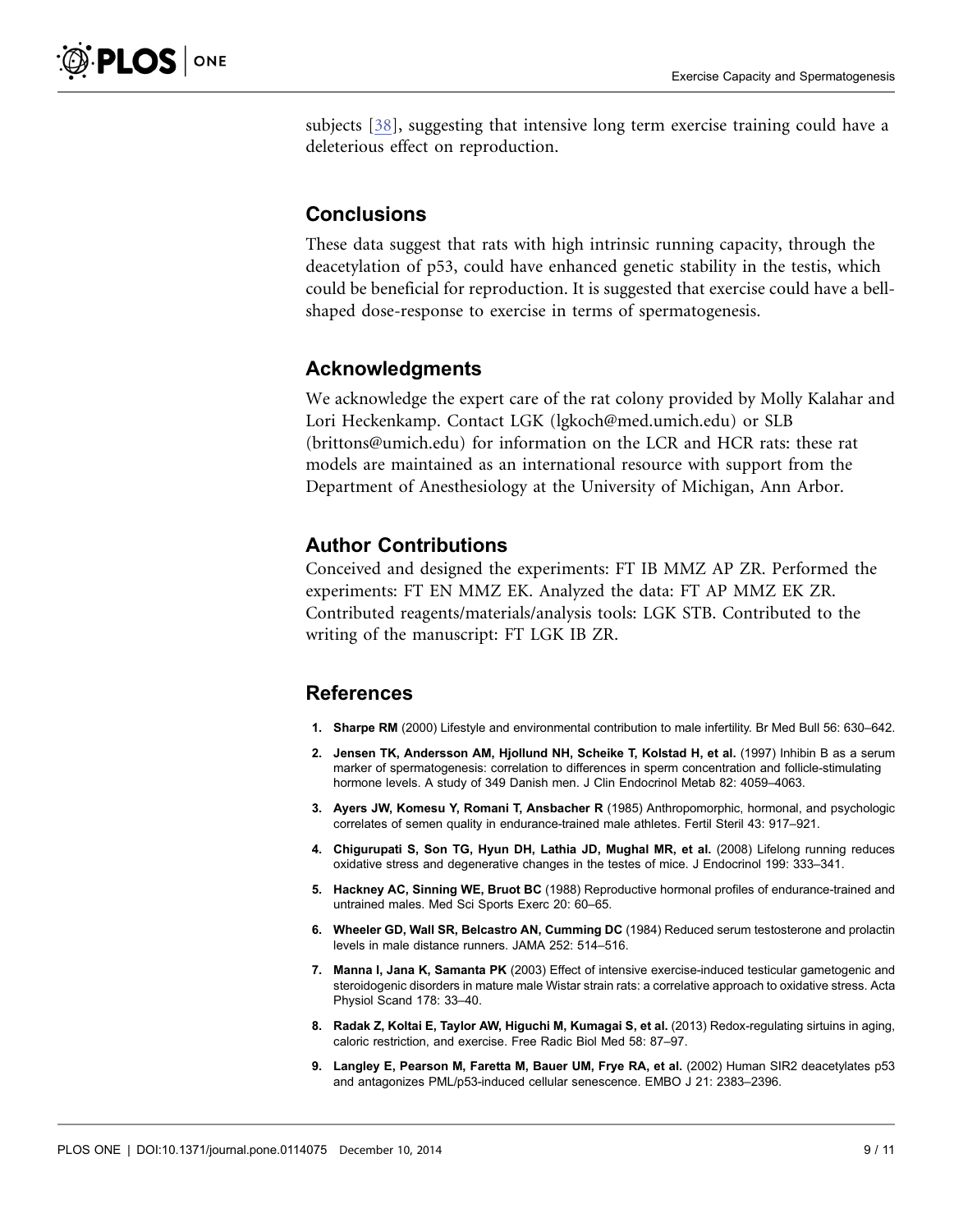- <span id="page-9-0"></span>10. Thakur BK, Chandra A, Dittrich T, Welte K, Chandra P (2012) Inhibition of SIRT1 by HIV-1 viral protein Tat results in activation of p53 pathway. Biochem Biophys Res Commun 424: 245–250.
- 11. Wu L, Zhang A, Sun Y, Zhu X, Fan W, et al. (2012) Sirt1 exerts anti-inflammatory effects and promotes steroidogenesis in Leydig cells. Fertil Steril 98: 194–199.
- 12. Coussens M, Maresh JG, Yanagimachi R, Maeda G, Allsopp R (2008) Sirt1 deficiency attenuates spermatogenesis and germ cell function. PloS one 3: e1571.
- 13. Koch LG, Britton SL (2001) Artificial selection for intrinsic aerobic endurance running capacity in rats. Physiol Genomics 5: 45–52.
- 14. Koch LG, Britton SL, Wisloff U (2012) A rat model system to study complex disease risks, fitness, aging, and longevity. Trends Cardiovasc Med 22: 29–34.
- 15. Koch LG, Kemi OJ, Qi N, Leng SX, Bijma P, et al. (2011) Intrinsic aerobic capacity sets a divide for aging and longevity. Circ Res 109: 1162–1172.
- 16. Hart N, Sarga L, Csende Z, Koch LG, Britton SL, et al. (2014) Resveratrol attenuates exerciseinduced adaptive responses in rats selectively bred for low running performance. Dose Response 12: 57–71.
- 17. Kalyanaraman B, Darley-Usmar V, Davies KJ, Dennery PA, Forman HJ, et al. (2012) Measuring reactive oxygen and nitrogen species with fluorescent probes: challenges and limitations. Free Radic Biol Med 52: 1–6.
- 18. Radak Z, Chung HY, Naito H, Takahashi R, Jung KJ, et al. (2004) Age-associated increase in oxidative stress and nuclear factor kappaB activation are attenuated in rat liver by regular exercise. FASEB J 18: 749–750.
- 19. Koltai E, Hart N, Taylor AW, Goto S, Ngo JK, et al. (2012) Age-associated declines in mitochondrial biogenesis and protein quality control factors are minimized by exercise training. Am J Physiol Regul Integr Comp Physiol 303: R127–134.
- 20. Schalles U, Shao X, van der Hoorn FA, Oko R (1998) Developmental expression of the 84-kDa ODF sperm protein: localization to both the cortex and medulla of outer dense fibers and to the connecting piece. Dev Biol 199: 250–260.
- 21. Soussi T, Wiman KG (2007) Shaping genetic alterations in human cancer: the p53 mutation paradigm. Cancer cell 12: 303–312.
- 22. Bode AM, Dong Z (2004) Post-translational modification of p53 in tumorigenesis.Nat Rev Cancer 4: 793–805.
- 23. Tang Y, Zhao W, Chen Y, Zhao Y, Gu W (2008) Acetylation is indispensable for p53 activation. Cell 133: 612–626.
- 24. van Leeuwen I, Lain S (2009) Sirtuins and p53. Adv Cancer Res 102: 171–195.
- 25. Hart N, Sarga L, Csende Z, Koltai E, Koch LG, et al. (2013) Resveratrol enhances exercise training responses in rats selectively bred for high running performance. Food Chem Toxicol 61: 53–59.
- 26. Garcia-Saez AJ (2012) The secrets of the Bcl-2 family. Cell Death Differ 19: 1733–1740.
- 27. Nemoto S, Fergusson MM, Finkel T (2005) SIRT1 functionally interacts with the metabolic regulator and transcriptional coactivator PGC-1{alpha}. J Biol Chem 280: 16456–16460.
- 28. Puigserver P, Adelmant G, Wu Z, Fan M, Xu J, et al. (1999) Activation of PPARgamma coactivator-1 through transcription factor docking. Science 286: 1368–1371.
- 29. Higashida K, Kim SH, Jung SR, Asaka M, Holloszy JO, et al. (2013) Effects of resveratrol and SIRT1 on PGC-1alpha activity and mitochondrial biogenesis: a reevaluation. PLoS Biol 11: e1001603.
- 30. Feige JN, Lagouge M, Canto C, Strehle A, Houten SM, et al. (2008) Specific SIRT1 activation mimics low energy levels and protects against diet-induced metabolic disorders by enhancing fat oxidation. Cell Metab 8: 347–358.
- 31. Lagouge M, Argmann C, Gerhart-Hines Z, Meziane H, Lerin C, et al. (2006) Resveratrol improves mitochondrial function and protects against metabolic disease by activating SIRT1 and PGC-1alpha. Cell 127: 1109–1122.
- 32. Canto C, Gerhart-Hines Z, Feige JN, Lagouge M, Noriega L, et al. (2009) AMPK regulates energy expenditure by modulating NAD+ metabolism and SIRT1 activity. Nature 458: 1056–1060.